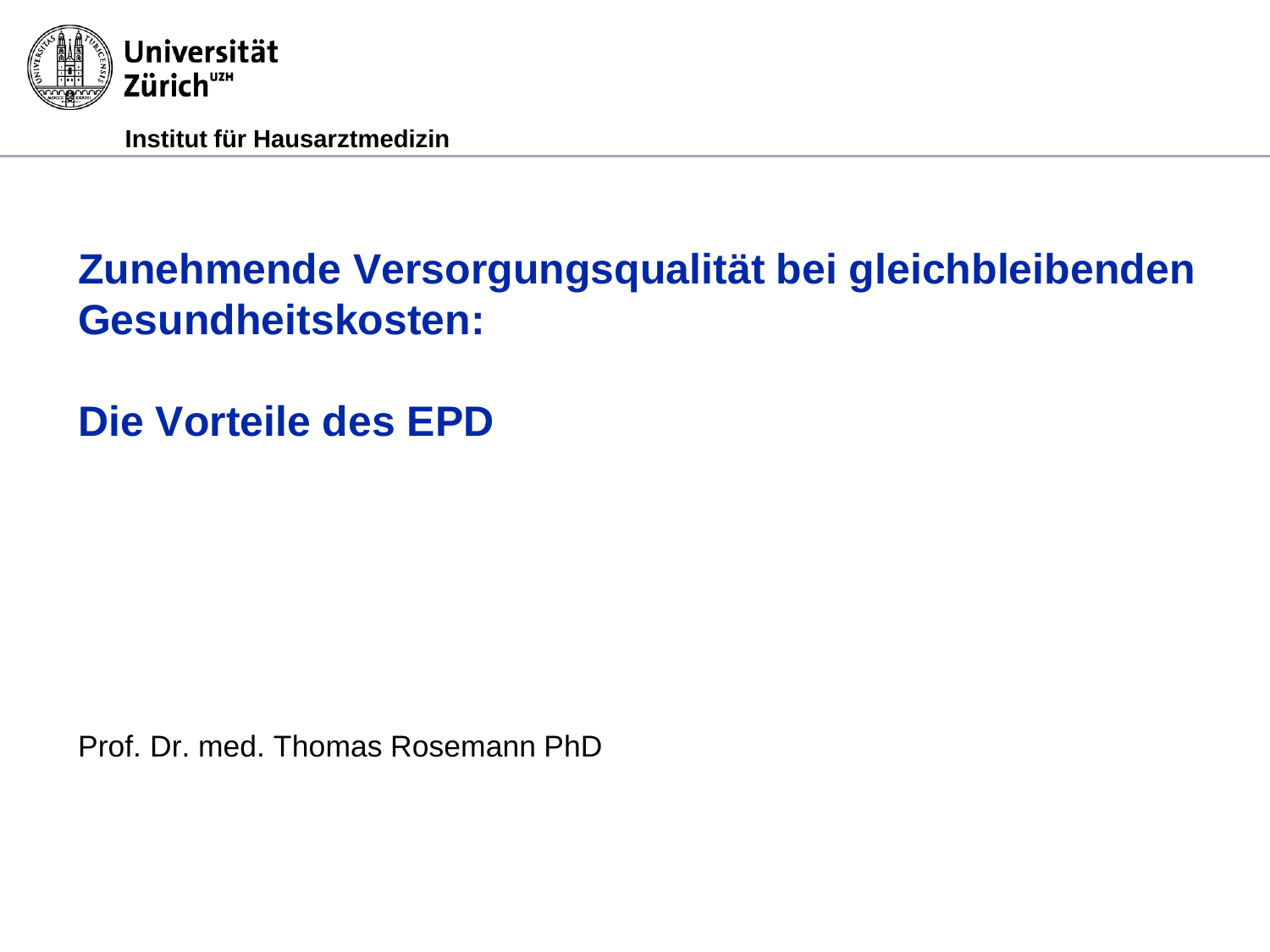

## **I. Medizinische Versorgungsqualität in der Schweiz**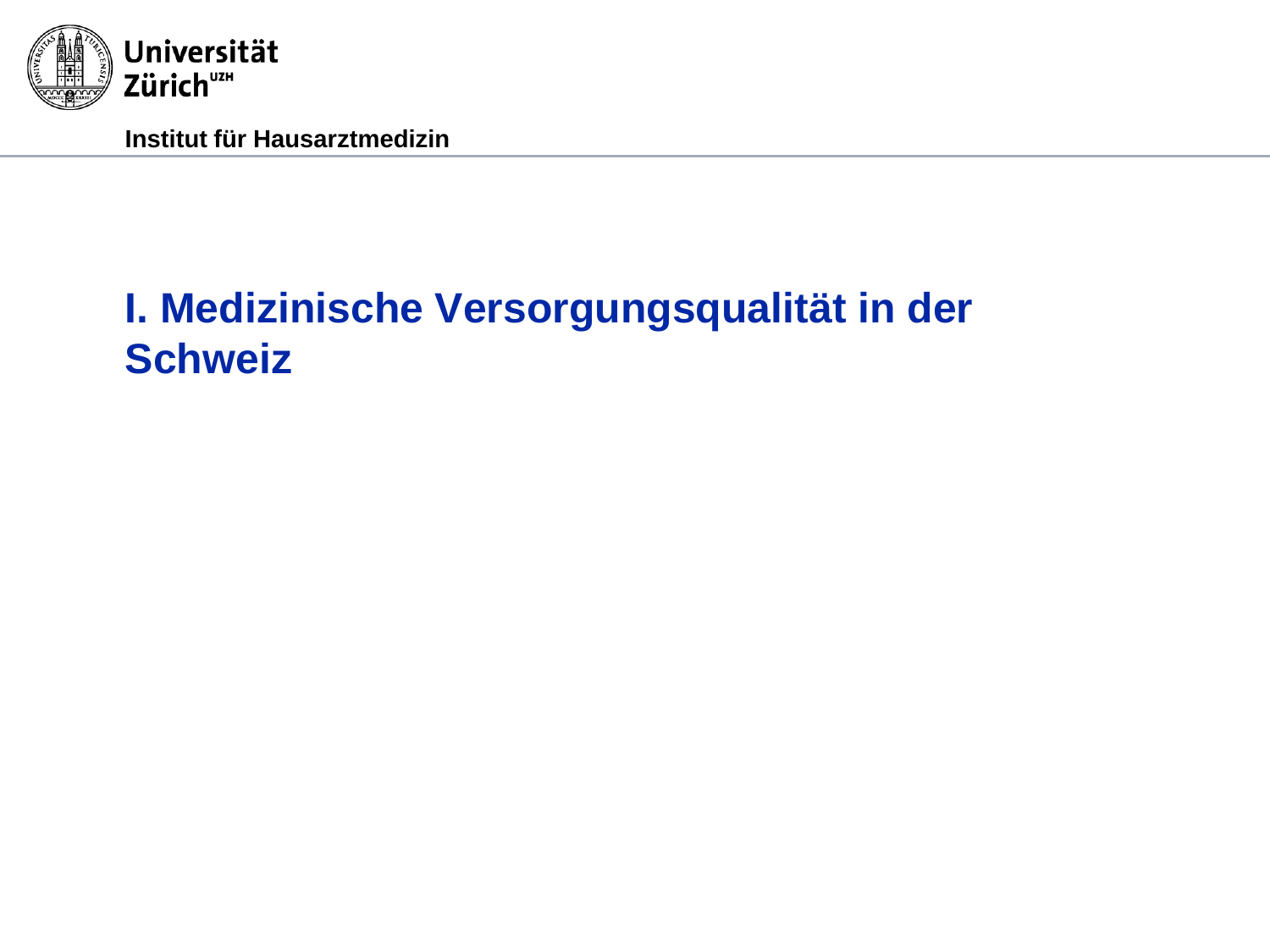

| <b>SRF</b>                 |              |                      |               |            |           |                 | <b>Heute</b>         |  |
|----------------------------|--------------|----------------------|---------------|------------|-----------|-----------------|----------------------|--|
| <b>NEWS</b>                | <b>SPORT</b> | <b>METEO</b>         | <b>KULTUR</b> | <b>DOK</b> |           |                 | <b>SENDUNGEN A-Z</b> |  |
| <b>PULS</b>                |              |                      |               |            |           |                 |                      |  |
| ÜBERSICHT                  |              | <b>EXPERTEN-CHAT</b> | THEMEN -      |            | SENDUNGEN | SENDUNGSPORTRÄT |                      |  |
| <b>( VORHERIGE SENDUNG</b> |              |                      |               |            |           |                 | NÄCHSTE SENDUNG >    |  |

### «Puls» vom 29.8.2016



### Diabetiker in der Schweiz unterversorgt?

Wer Diabetes hat, sollte regelmässig Langzeitzucker, Blutfettwerte sowie Nieren- und Augenstatus kontrollieren lassen, um einem Herzinfarkt, Schlaganfall oder einer Erblindung vorzubeugen. Doch laut einer Studie der Helsana wird bei jedem dritten Schweizer Diabetes-Patienten nicht einmal der Langzeitzucker zweimal jährlich gemessen. «Puls» fragt nach.

#### **Mehr zum Thema**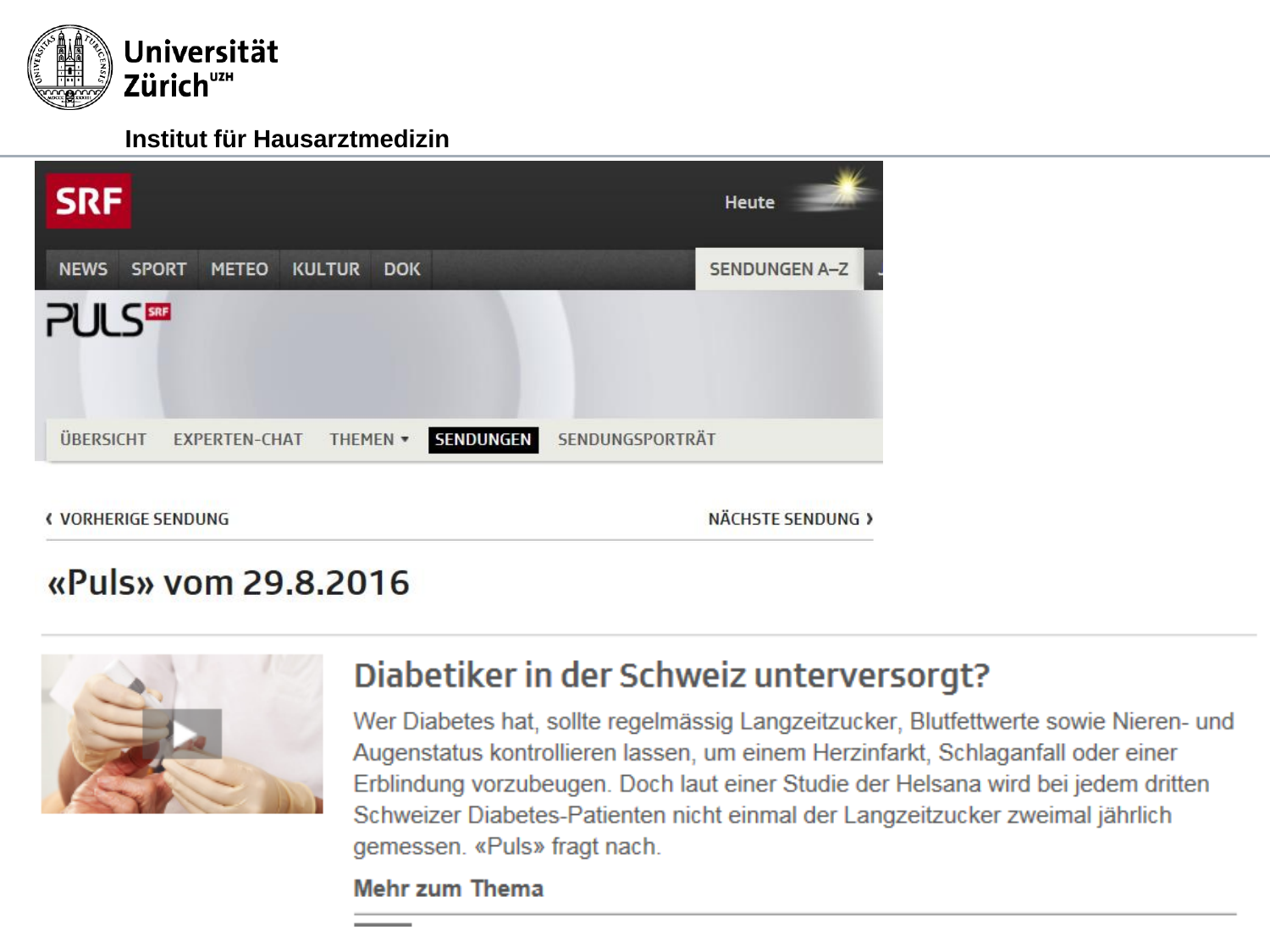

#### Users of OAs and Measure of adherence (2011) **Total Users of** Users of P-value<sup>a</sup> oral OAs insulin insulin in combination ℅ ℅ ℅ % Performance measures 87.6 87.3 91.8 Annual HbA<sub>1c</sub> measurement 86.6  $< 0.001$ Annual lipid profile Annual total cholesterol test 65.2 66.6 58.3 64.2  $< 0.001$ Annual HDL cholesterol test 57.5 55.9 56.5  $52.1$  $< 0.001$ Annual LDL cholesterol test  $19.8$  $19.9$  $19.0$  $20.1$  $0.317$ 58.5 Annual triglycerides test 59.0 60.0 54.0  $< 0.001$ 59.0 59.9 58.3 Annual lipid profile (total cholesterol/HDL/LDL, and triglycerides) 54.0  $< 0.001$ Annual nephropathy status 76.7 Annual serum creatinine test  $77.4$ 76.6 80.6  $< 0.001$ Annual albuminuria test  $13.1$  $11.6$  $17.0$  $16.6$  $< 0.001$  $10.6$ Annual nephropathy status (serum creatinine and albuminuria)  $12.0$  $15.5$  $15.4$  $< 0.001$ Annual visit to an ophthalmologist 44.2  $41.2$  $51.4$  $51.5$  $< 0.001$ **Adherence level** 29.9 32.9 27.0  $20.1$ Nonadherent (level 0)  $< 0.001$  $22.3$  $27.3$ 28.7  $\geq$ 2 HbA<sub>16</sub> measurements in a year (level 1) 24.0  $37.1$ Level 1 and annual lipid profile (level 2) 37.0 33.7 39. I Level 2 and nephropathy status (level 3)  $4.3$  $4.1$  $4.3$  $5.0$ Level 3 and visit to an ophthalmologist (level 4) 4.8  $3.7$  $7.7$  $7.2$

Table 2 Adherence to recommended diabetes care guidelines by drug treatment group

Huber CA, Brändle M, Rapold R, Reich O, Rosemann T. Patient Prefer Adherence. 2016 Mar 1;10:223-31.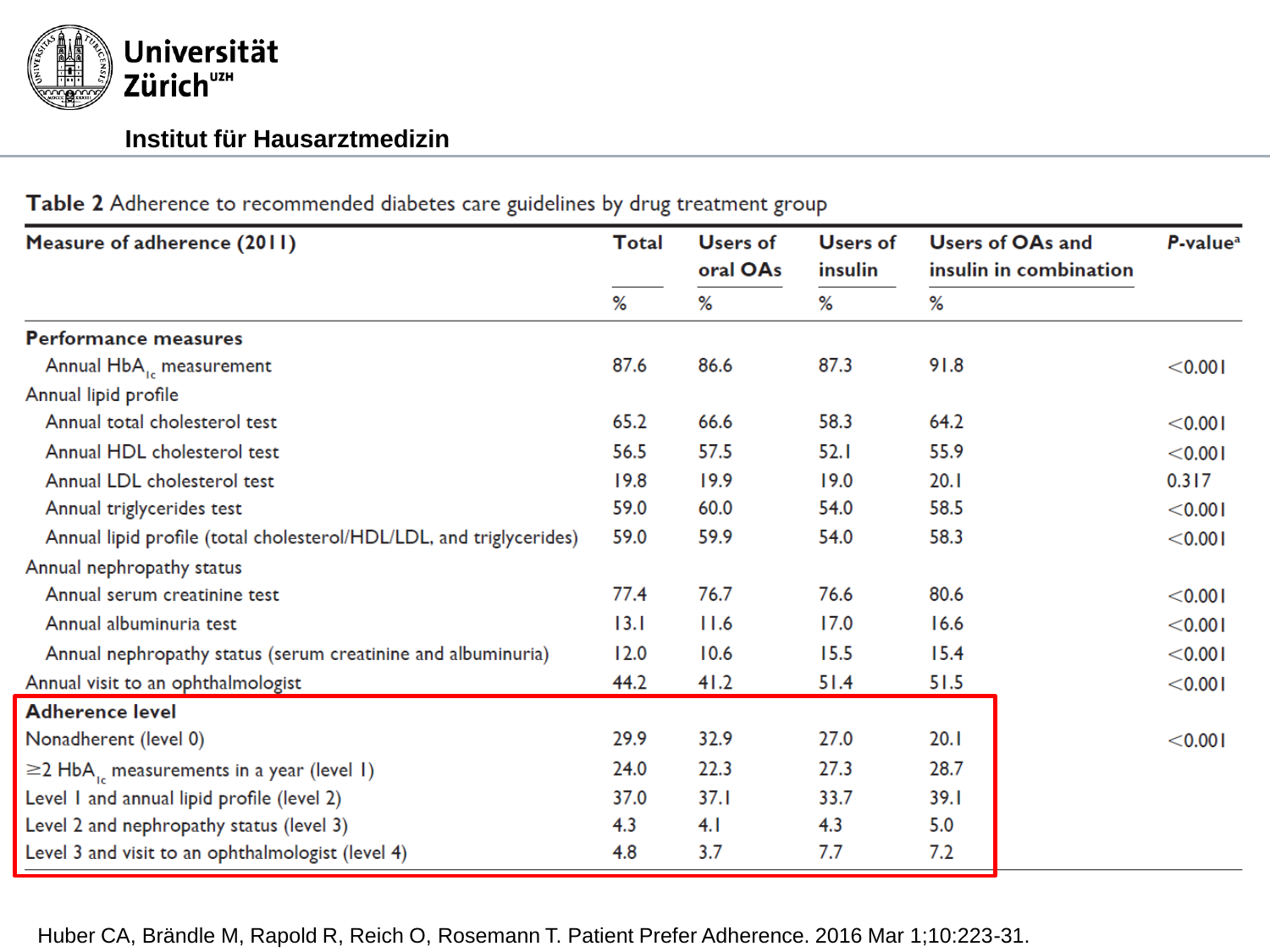

### **Schlechte Versorgungsqualität führt zu mehr Hospitalisationen**

Table 4 Prediction of hospitalization by adherence level (as factor variable), including the interaction term "adherence level-drug treatment group" and adjusting for multiple comparisons

|                                                            | Hospitalization (2013)  |               |                   |                   |                                                      |               |  |  |
|------------------------------------------------------------|-------------------------|---------------|-------------------|-------------------|------------------------------------------------------|---------------|--|--|
|                                                            | <b>Users of insulin</b> |               |                   | Users of oral OAs | <b>Users of OAs</b><br>and insulin in<br>combination |               |  |  |
|                                                            | OR <sup>a</sup>         | 95% CI        | OR <sup>a</sup>   | 95% CI            | OR <sup>a</sup>                                      | 95% CI        |  |  |
| Adherence level (2011)                                     |                         |               |                   |                   |                                                      |               |  |  |
| Nonadherent (level 0)                                      | 1.00 (reference)        |               | 0.55              | $0.45 - 0.66$     | 0.94                                                 | $0.74 - 1.20$ |  |  |
| $\geq$ 2 HbA <sub>1.</sub> measurement in a year (level 1) | 0.88                    | $0.69 - 1.13$ | 0.55 <sup>d</sup> | $0.45 - 0.67$     | 0.78c                                                | $0.62 - 0.97$ |  |  |
| Level 1 and annual lipid profile (level 2)                 | 0.74 <sup>b</sup>       | $0.58 - 0.94$ | 0.48 <sup>d</sup> | $0.40 - 0.58$     | 0.70 <sup>d</sup>                                    | $0.57 - 0.87$ |  |  |
| Level 2 and nephropathy status (level 3)                   | 0.57c                   | $0.34 - 0.96$ | 0.47 <sup>d</sup> | $0.35 - 0.62$     | 0.54 <sup>d</sup>                                    | $0.36 - 0.83$ |  |  |
| Level 3 and visit to an ophthalmologist (level 4)          | 0.64 <sup>c</sup>       | $0.43 - 0.95$ | 0.39 <sup>d</sup> | $0.29 - 0.53$     | 0.43 <sup>d</sup>                                    | $0.30 - 0.63$ |  |  |

Notes: <sup>3</sup>Adjusted for sociodemographics, health insurance status, hospitalization, use of antihypertensive drugs, and use of lipid lowering drugs; <sup>b</sup>P≤0.01; <sup>c</sup>P≤0.05; <sup>d</sup>P≤0.001. **Abbreviations:** CI, confidence interval; HbA<sub>L</sub>, hemoglobin A<sub>L</sub>; OAs, oral antidiabetic agents; OR, odds ratio.

Huber CA, Brändle M, Rapold R, Reich O, Rosemann T. Patient Prefer Adherence. 2016 Mar 1;10:223-31.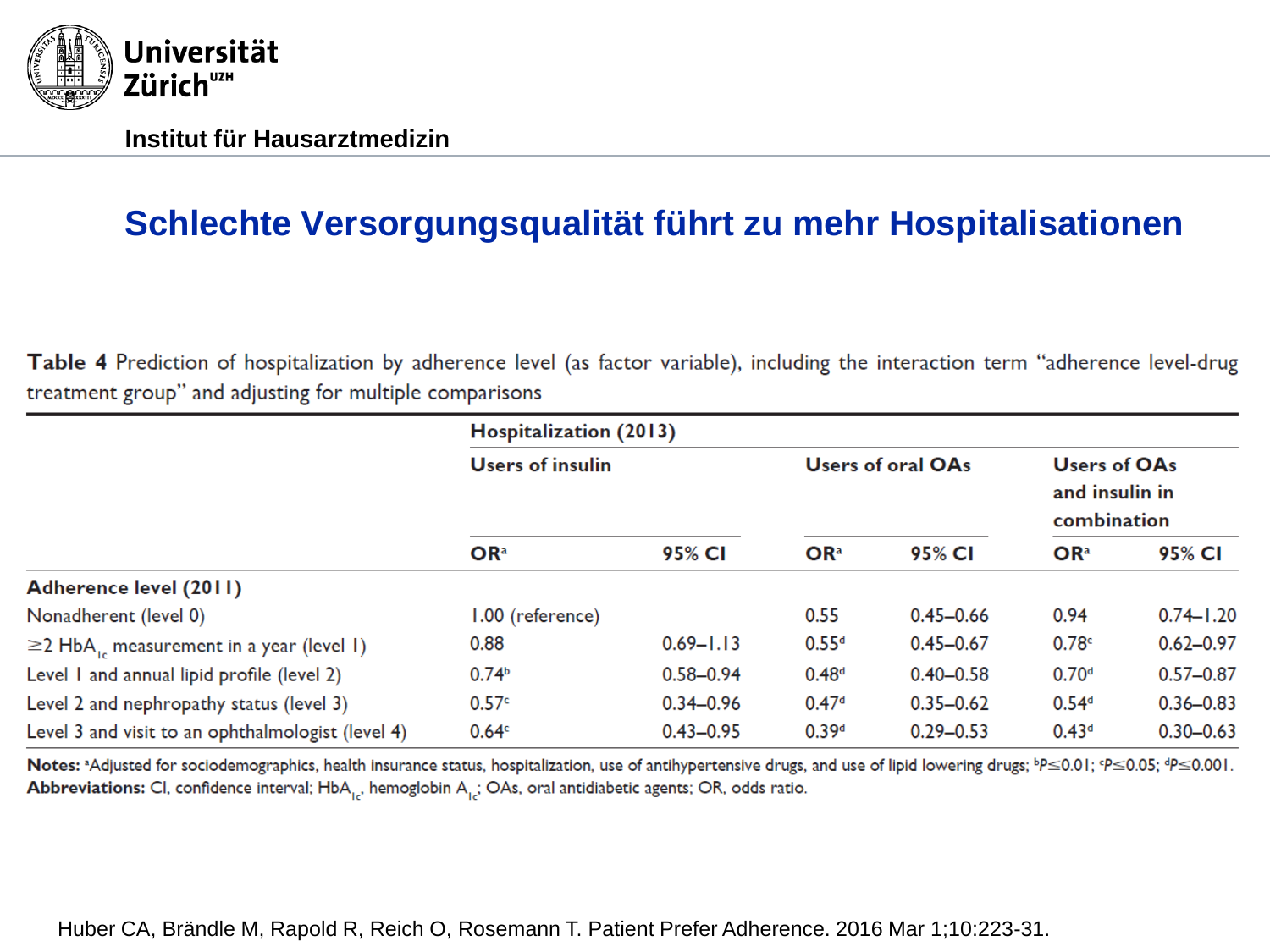

## **II. Das Quality and Outcomes Framework QoF (UK)**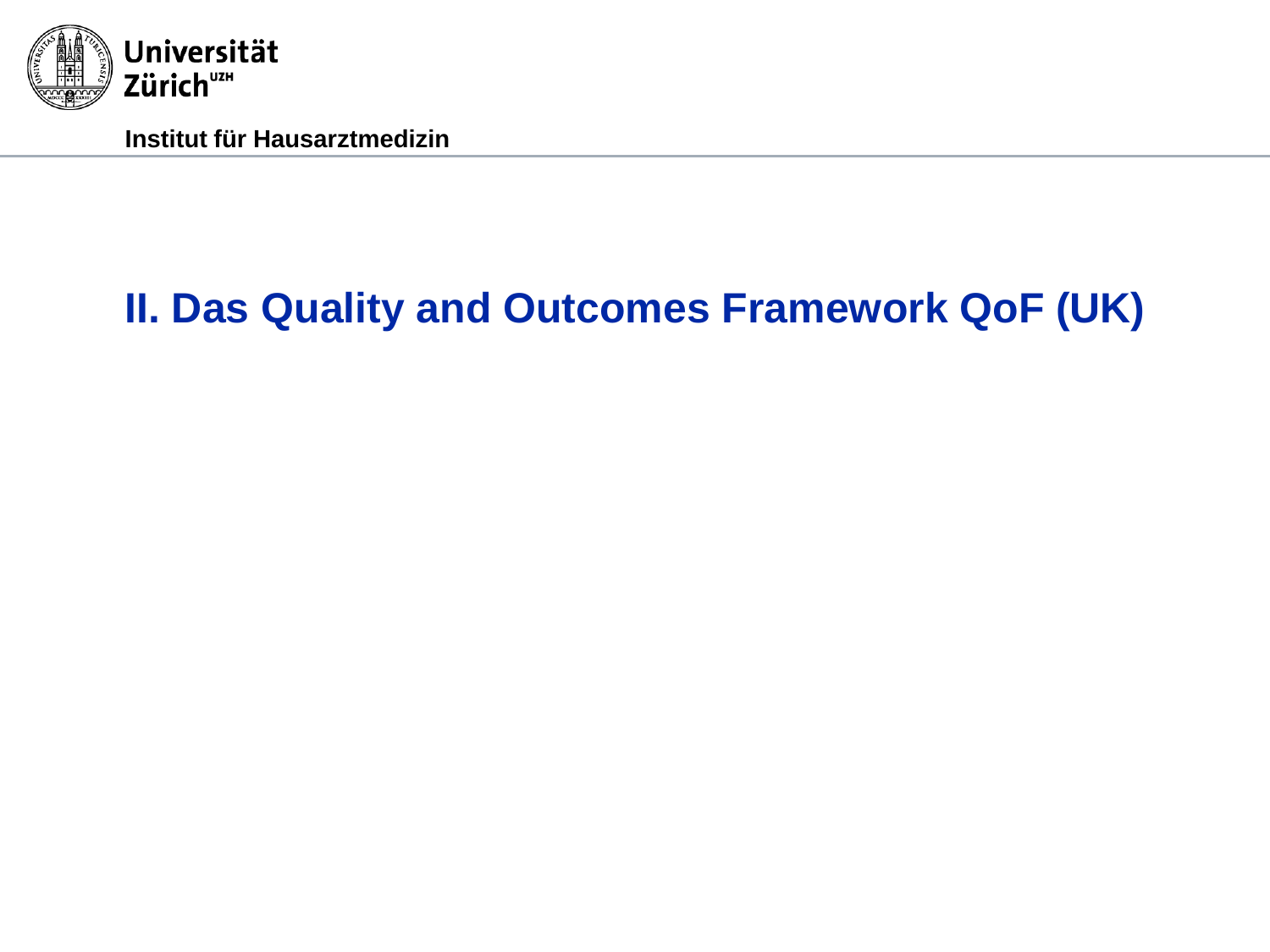





- Eingeführt 2004 um die Versorgung chronisch Kranker zu verbessern
- Katalog von evidenzbasierten Qualitätsindikatoren in der hausärztlichen Versorgung, regelmässige Revision
- Prozess- und Outcomeindikatoren
- Erfüllung der Indikatoren wird vergütet (Pay-for-Performance, P4P)
- Diverse Möglichkeiten Patienten auszuschliessen (Nond-Adherence, fragliche Indikation, etc.)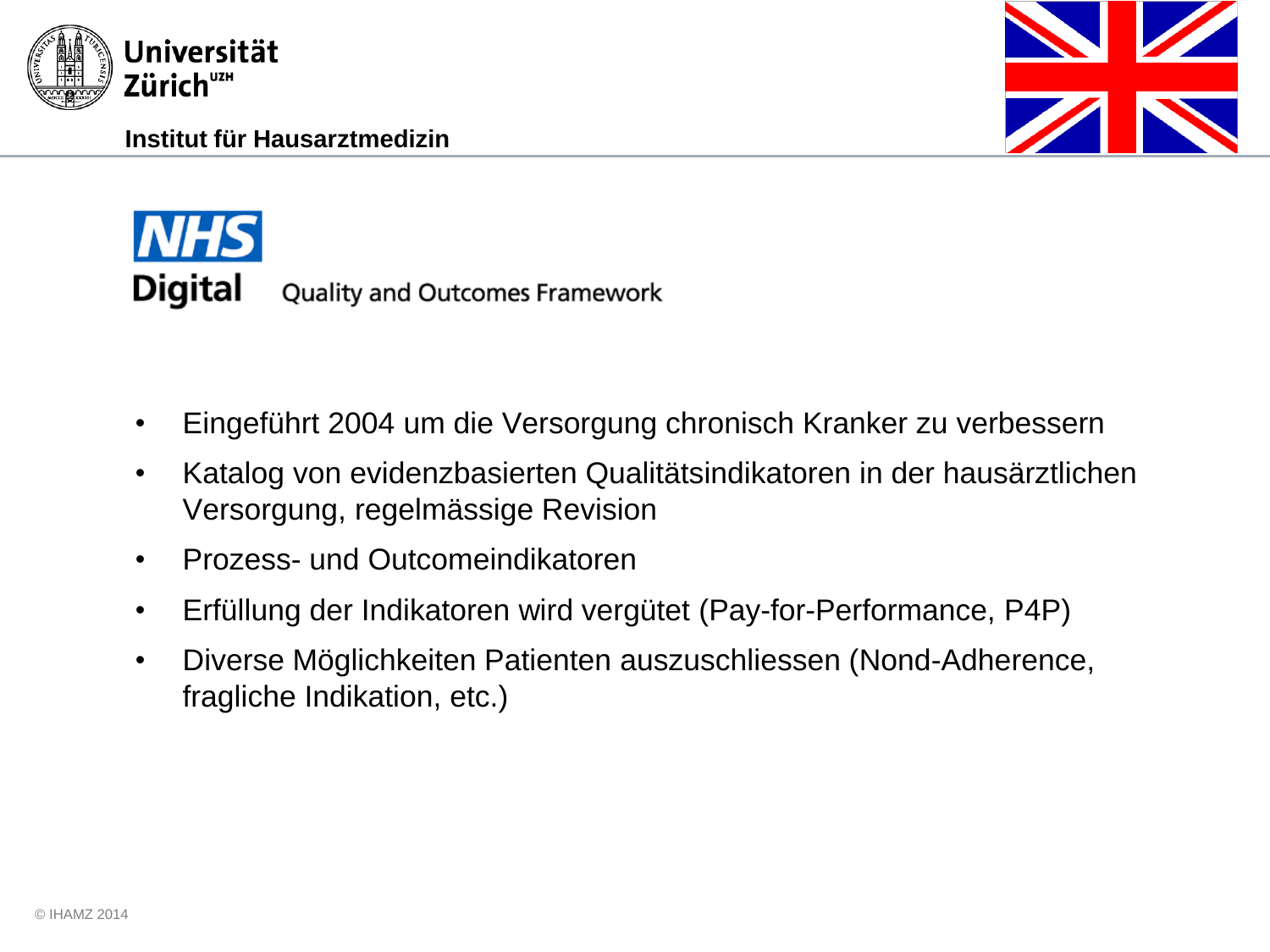



### **Klinische Domänen und Anzahl Indikatoren (2004)**

|                         | N of           | <b>Points</b> | $%$ of |
|-------------------------|----------------|---------------|--------|
|                         | indicators     | Available     | total  |
| Ischaemic heart disease | 15             | 121           | 22%    |
| <b>Hypertension</b>     | 5              | 105           | 19%    |
| <b>Diabetes</b>         | 18             | 99            | 18%    |
| Asthma                  | 7              | 72            | 13%    |
| <b>COPD</b>             | 8              | 45            | 8%     |
| <b>Mental health</b>    | 5              | 41            | 7%     |
| <b>Stroke</b>           | 10             | 31            | 6%     |
| <b>Epilepsy</b>         | 4              | 16            | 3%     |
| Cancer                  | $\overline{2}$ | 12            | 2%     |
| <b>Hypothyroidism</b>   | $\overline{2}$ | 8             | $1\%$  |
| Total                   | 76             | 550           | 100%   |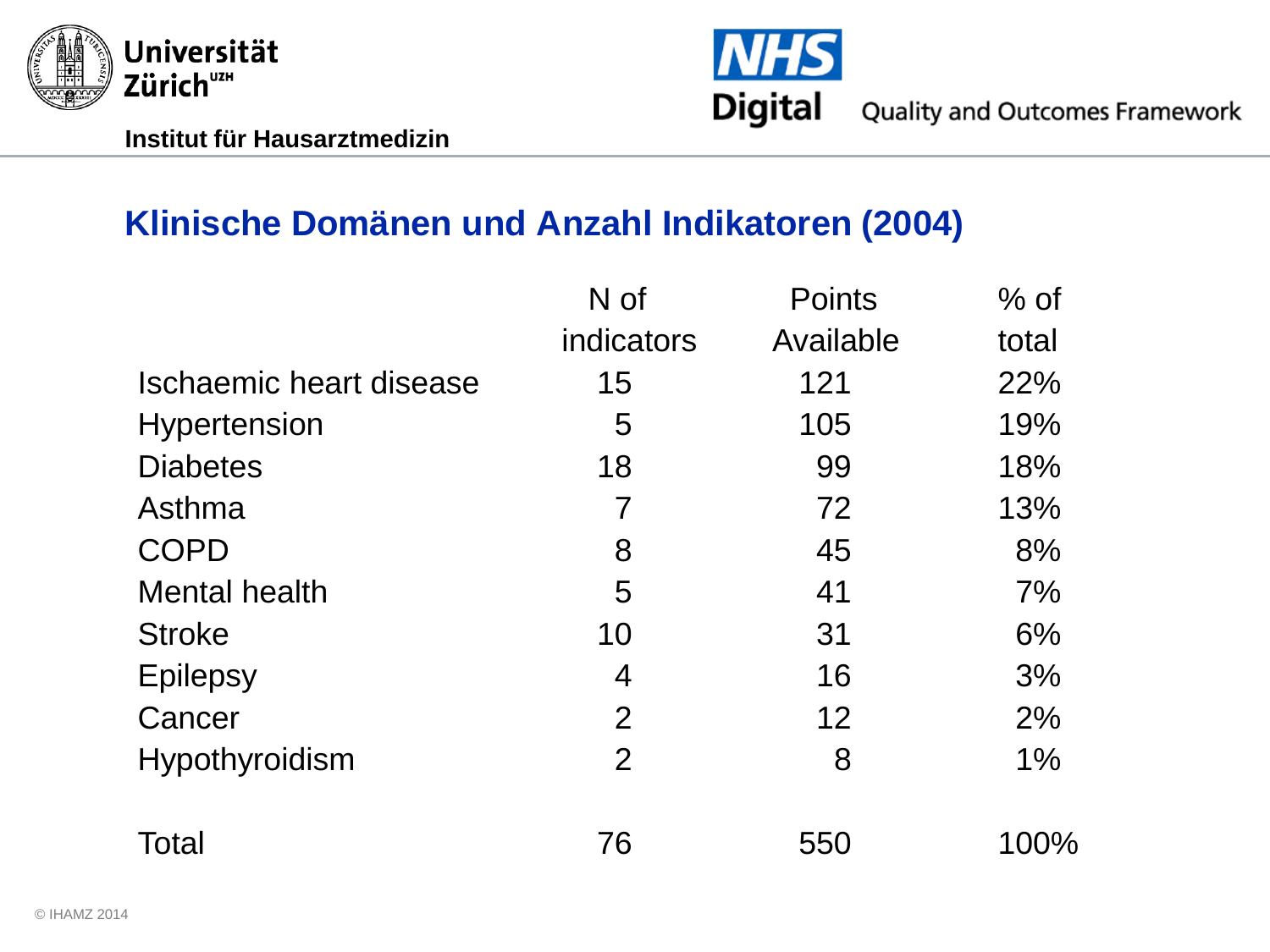

### **Beispiel für klinische Indikatoren**

#### **Heart failure**

In those patients with a current diagnosis of heart failure due to left ventricular systolic dysfunction who are currently treated with an ACE-I or ARB, the percentage of patients who are additionally currently treated with a beta-blocker licensed for heart failure (Inherited)

Figure 2: The percentage of patients with coronary heart disease with coronary heart disease with coronary heart disease whose whose with coronary heart disease with coronary and the coronary of the coronary of the coronar

#### Hypertension

The percentage of patients aged 80 years and over with hypertension in whom the last recorded blood pressure (measured in the preceding 9 months) is 150/90 or less

View indicator details

NICE id code: NM54

Je mehr Patienten einen Indikator erfüllen, umso mehr Punkte sammelt der Arzt Es existieren Ober- und Untergrenzen (meist 40-90%)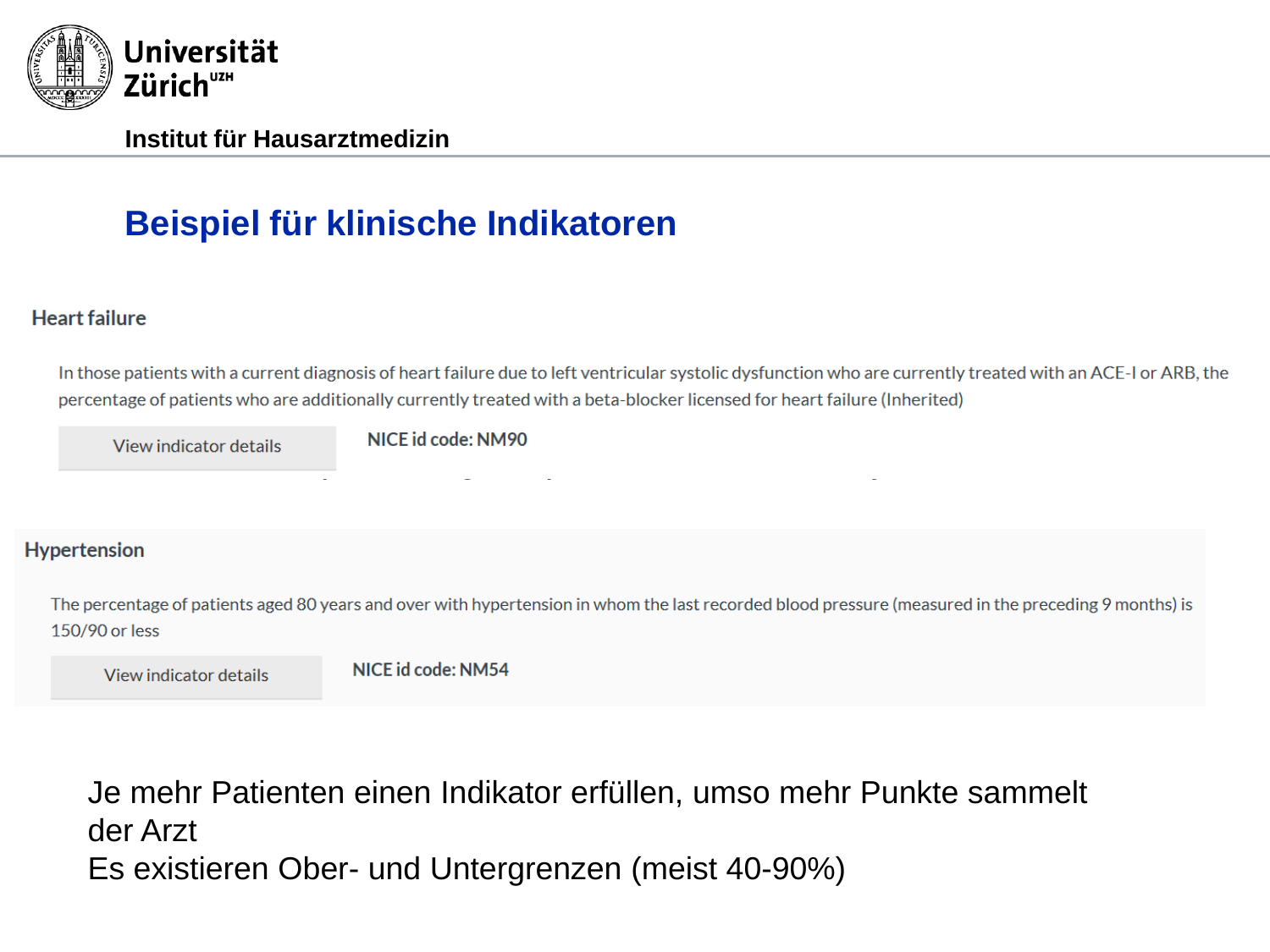

### **Effekt des P4P auf die Qualitätsindikatoren**

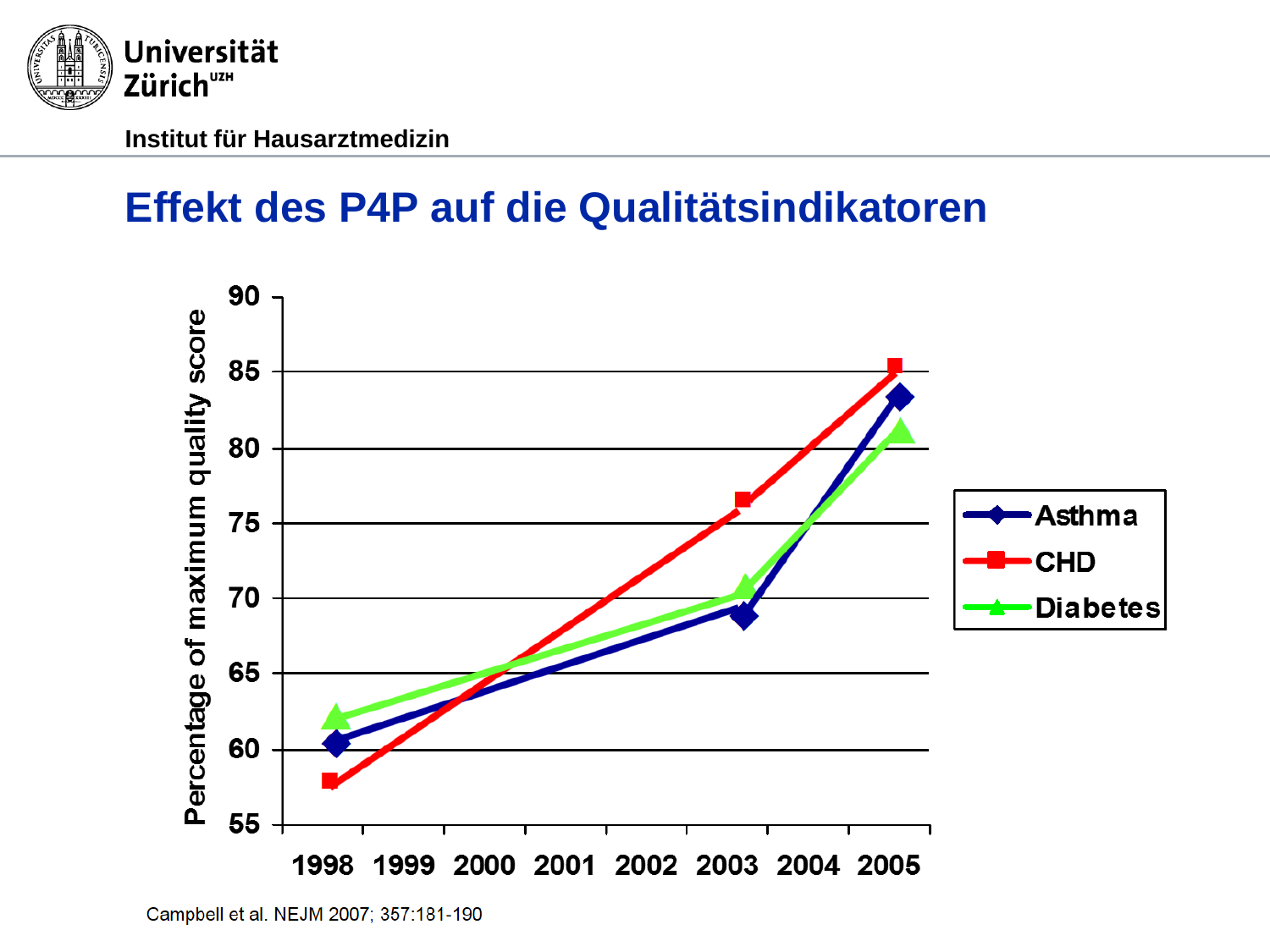

## **Transparenz für den Patienten**

#### **Institut für Hausarztmedizin**

| <b>Results summary</b><br><b>Practice results summary</b>  |                             |                          |     |     |     |     |     |                        |                                                |         |                                              |                        |
|------------------------------------------------------------|-----------------------------|--------------------------|-----|-----|-----|-----|-----|------------------------|------------------------------------------------|---------|----------------------------------------------|------------------------|
| Detail page for 1 : BURY KNOWLE HEALTH CENTRE of 2 $\circ$ |                             |                          |     |     |     |     |     | <b>Display options</b> |                                                |         |                                              |                        |
| Display results for latest year: 2015/16<br>$\checkmark$   |                             |                          |     |     |     |     |     |                        | <b>Results domains:</b><br>$\sqrt{ }$ Clinical | $\odot$ |                                              |                        |
| <b>TOTAL ACHIEVEMENT:</b>                                  |                             |                          |     |     |     |     |     |                        |                                                |         | $\Box$ Public health                         | $\circledR$            |
| Percentage of points                                       | 10%                         | 20%                      | 30% | 40% | 50% | 60% | 70% | 80%                    | 90%                                            | 100%    | Prevalence:<br>$\Box$ Clinical Prevalence    | $\odot$                |
| <b>Total Achieved</b>                                      | 99.0%                       | 553.50 out of 559 points |     |     |     |     |     |                        |                                                |         | Show comparisons on chart:                   |                        |
| <b>EXCEPTION RATE:</b>                                     |                             |                          |     |     |     |     |     |                        |                                                |         | $\Box$ CCG Average<br>$\Box$ England Average | $\odot$<br>$\circledR$ |
| Percentage                                                 | 10%                         | 20%                      | 30% | 40% | 50% | 60% | 70% | 80%                    | 90%                                            | 100%    |                                              |                        |
| <b>Clinical exception rate</b><br>?                        |                             | 10.8%                    |     |     |     |     |     |                        |                                                |         | John Radcliffe<br>╊                          |                        |
| <b>DOMAIN TOTALS:</b><br>Percentage of total domain points | 10%                         | 20%                      | 30% | 40% | 50% | 60% | 70% | 80%                    | 90%                                            | 100%    |                                              | NORTH-PL               |
|                                                            |                             |                          |     |     |     |     |     |                        |                                                |         | $-11$                                        |                        |
| <b>Clinical Results</b>                                    | 98.9%                       | 430.29 out of 435 points |     |     |     |     |     |                        |                                                |         | <b>REPHEN</b>                                |                        |
| <b>CLINICAL DOMAIN INDICATOR GROUPS:</b>                   |                             |                          |     |     |     |     |     |                        |                                                |         |                                              |                        |
| Percentage of total                                        | 10%                         | 20%                      | 30% | 40% | 50% | 60% | 70% | 80%                    | 90%                                            | 100%    | The Manor Hospital                           |                        |
| <b>Asthma</b><br><u>(?)</u><br>4 indicators                | 100.0%<br>All the 45 points |                          |     |     |     |     |     |                        |                                                |         |                                              | <b>WINDAMI ROAD</b>    |
| $\left( 2\right)$<br><b>Atrial fibrillation</b>            | 100.0%                      |                          |     |     |     |     |     |                        |                                                |         | e Albany                                     |                        |
| 3 indicators                                               | All the 29 points           |                          |     |     |     |     |     |                        |                                                |         | <b>HSTREET</b><br>Napier House               |                        |
| A                                                          |                             |                          |     |     |     |     |     |                        |                                                |         |                                              | FORTO                  |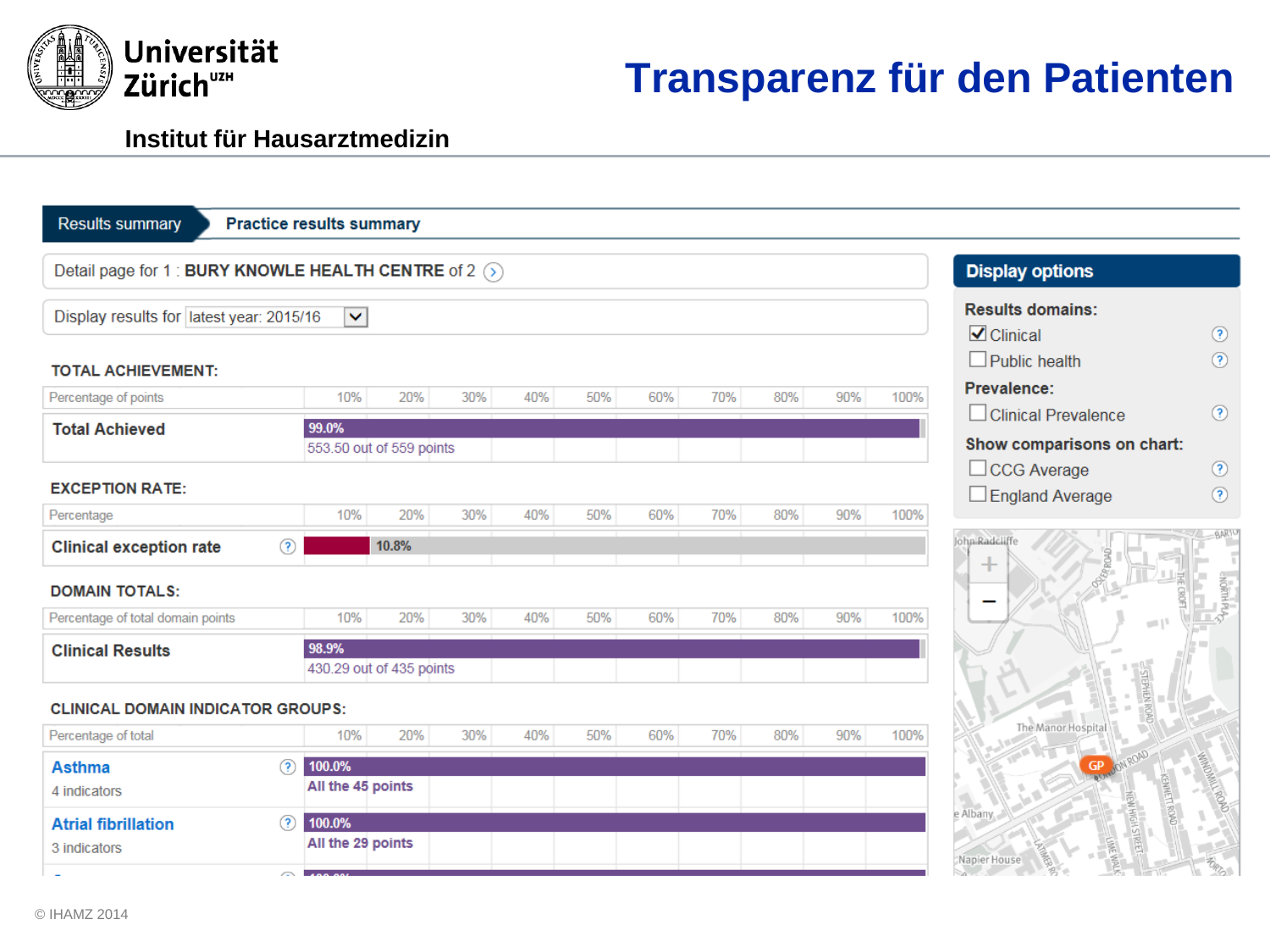

## **III. Das Swiss Quality and Outcomes Framework (SQoF)**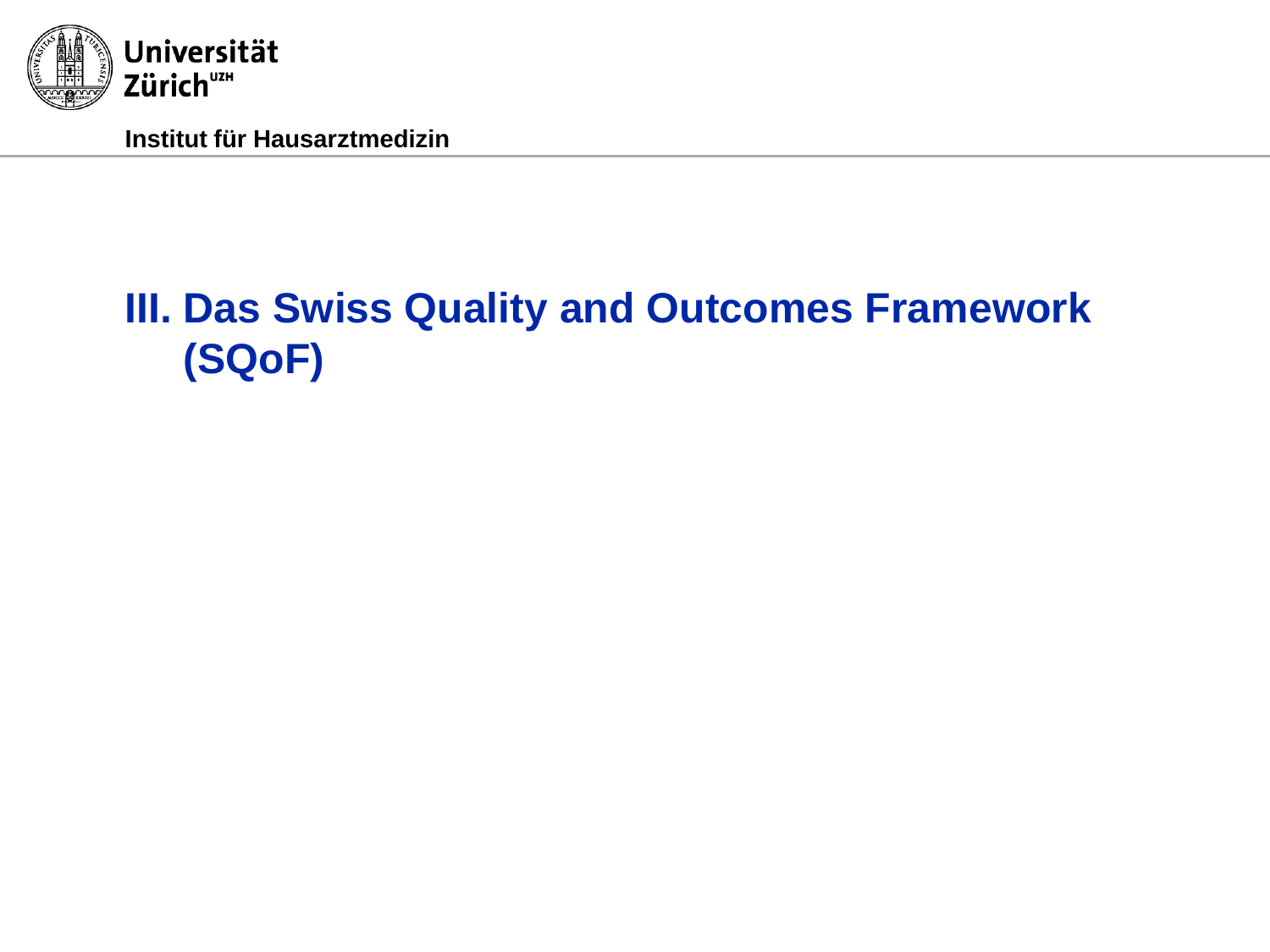



# **Quality and Outcomes Framework in der Schweiz?**

### • **Technisch Machbar?**

- $\rightarrow$  Liegen genügend Daten aus Schweizer Praxen vor, um die Qualitätsindikatoren abzubilden?
- Enthalten Schweizer *elektronische* Krankengeschichten (eKG) die benötigten Daten?

### • **Valide Messung?**

 $\rightarrow$  Sind die Daten geeignet, die Compliance von Hausarztpraxen mit den Qualitätsindikatoren zu messen?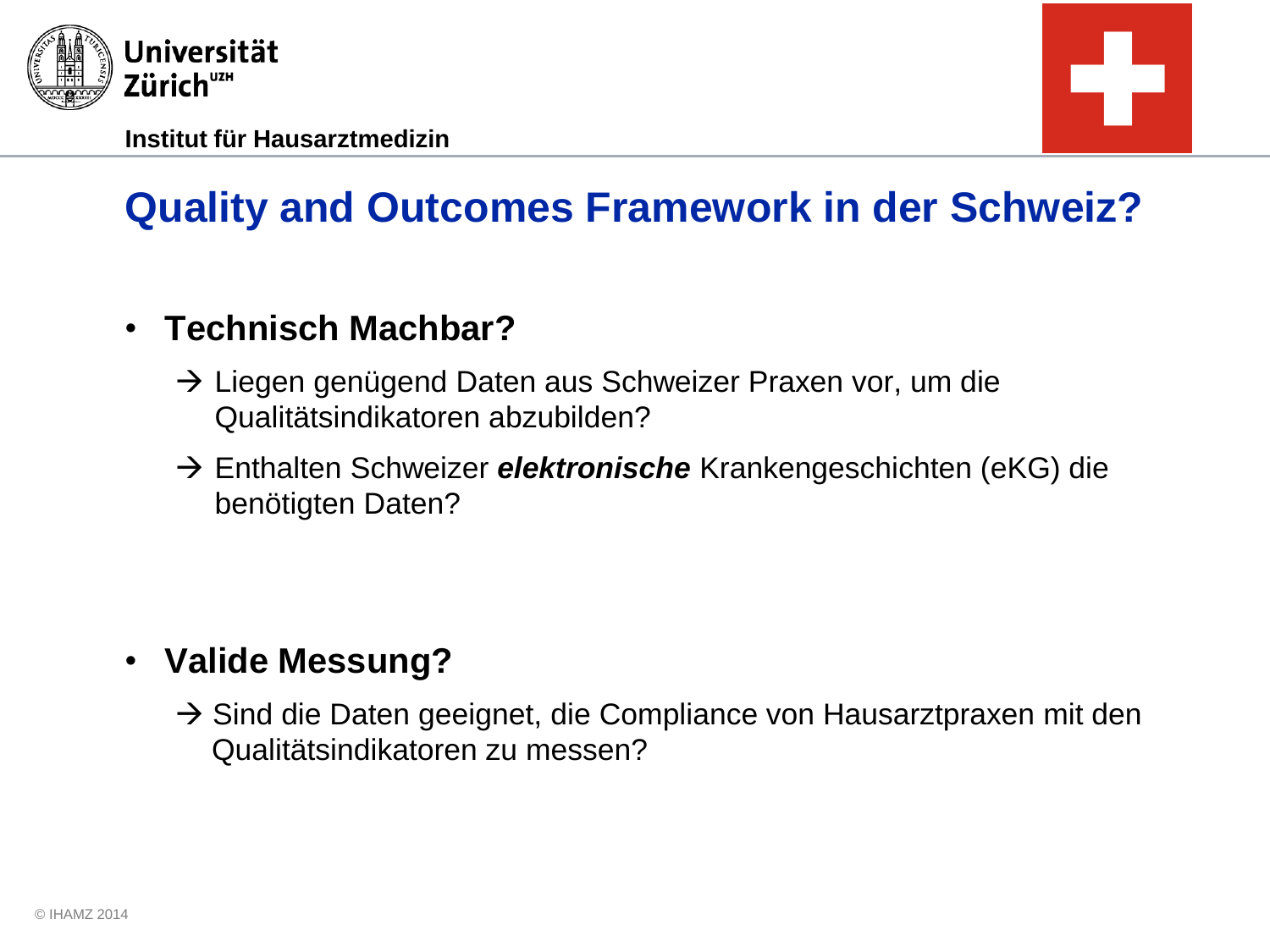

## **FIRE – Daten aus der Hausarztpraxis**

- Sammlung (anonymisierter) Daten aus elektronischen KGs
- Beginn 2009
- Heute >100 Ärzte in der Deutschschweiz
- **Datenset:**

Alter, Geschlecht, Vitaldaten, Labordaten, Medikamente, Diagnosen

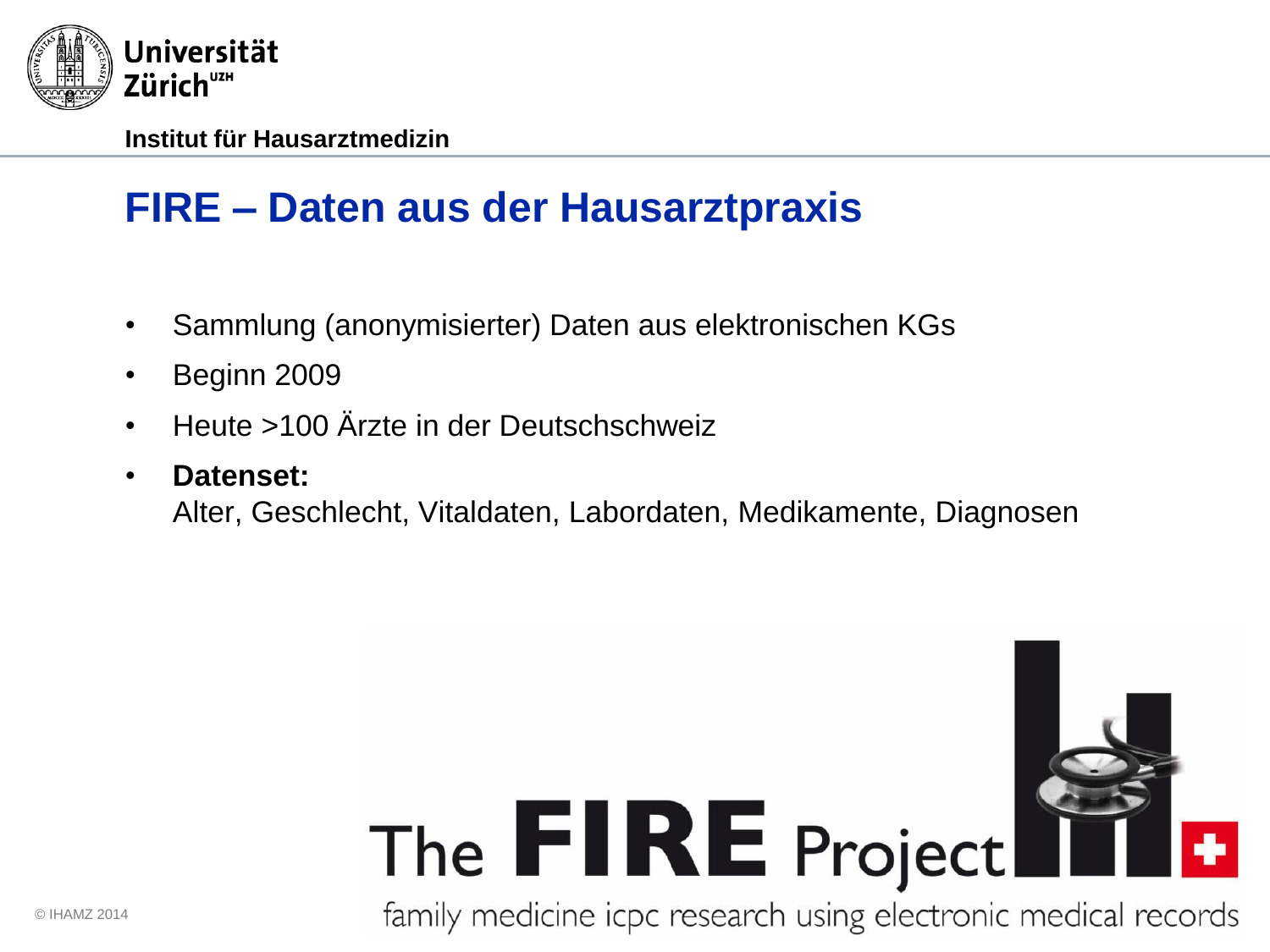





QOF-Indikatoren-Set Diabetes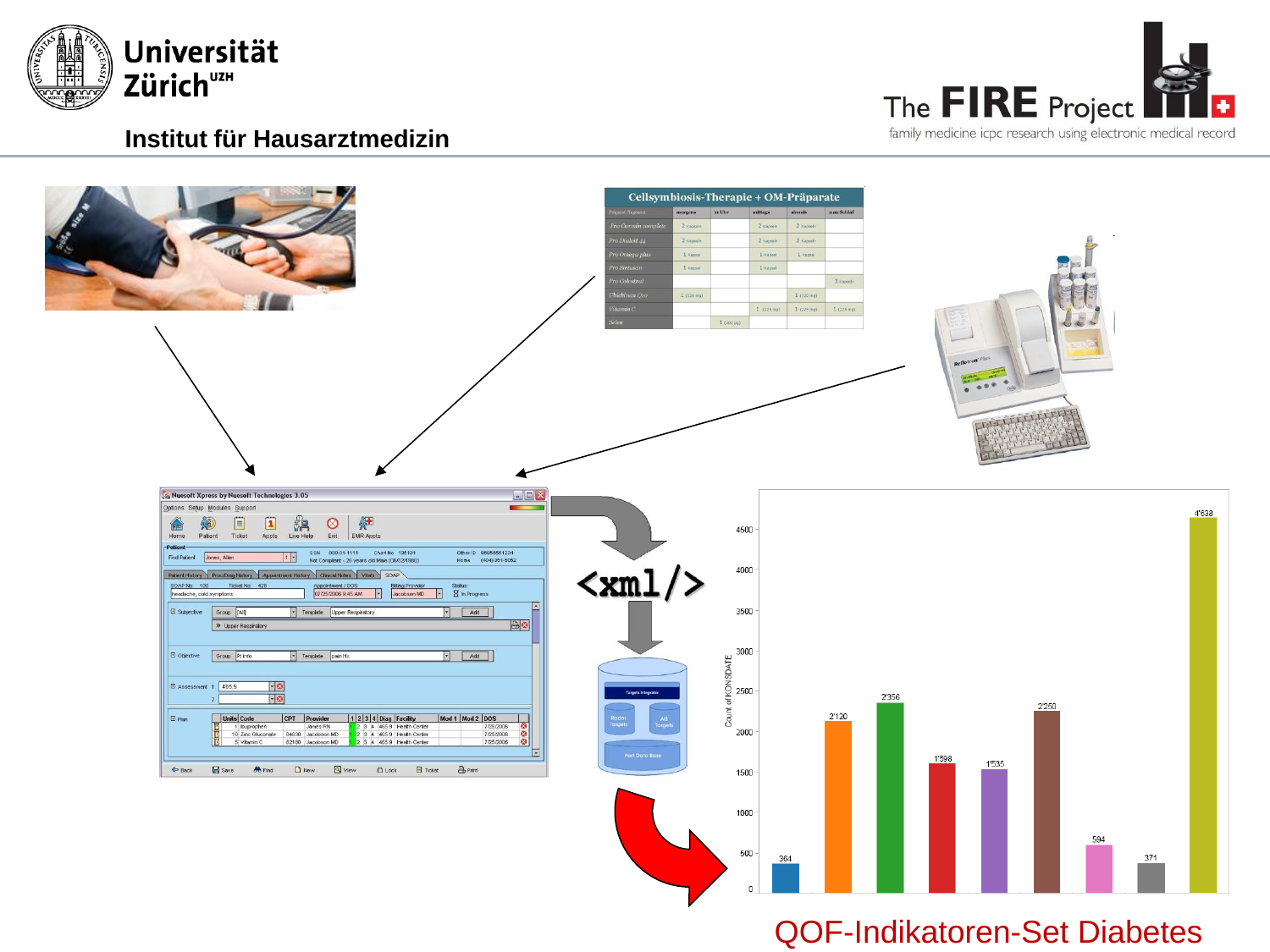

### **Feedbackreport für Teilnehmer**



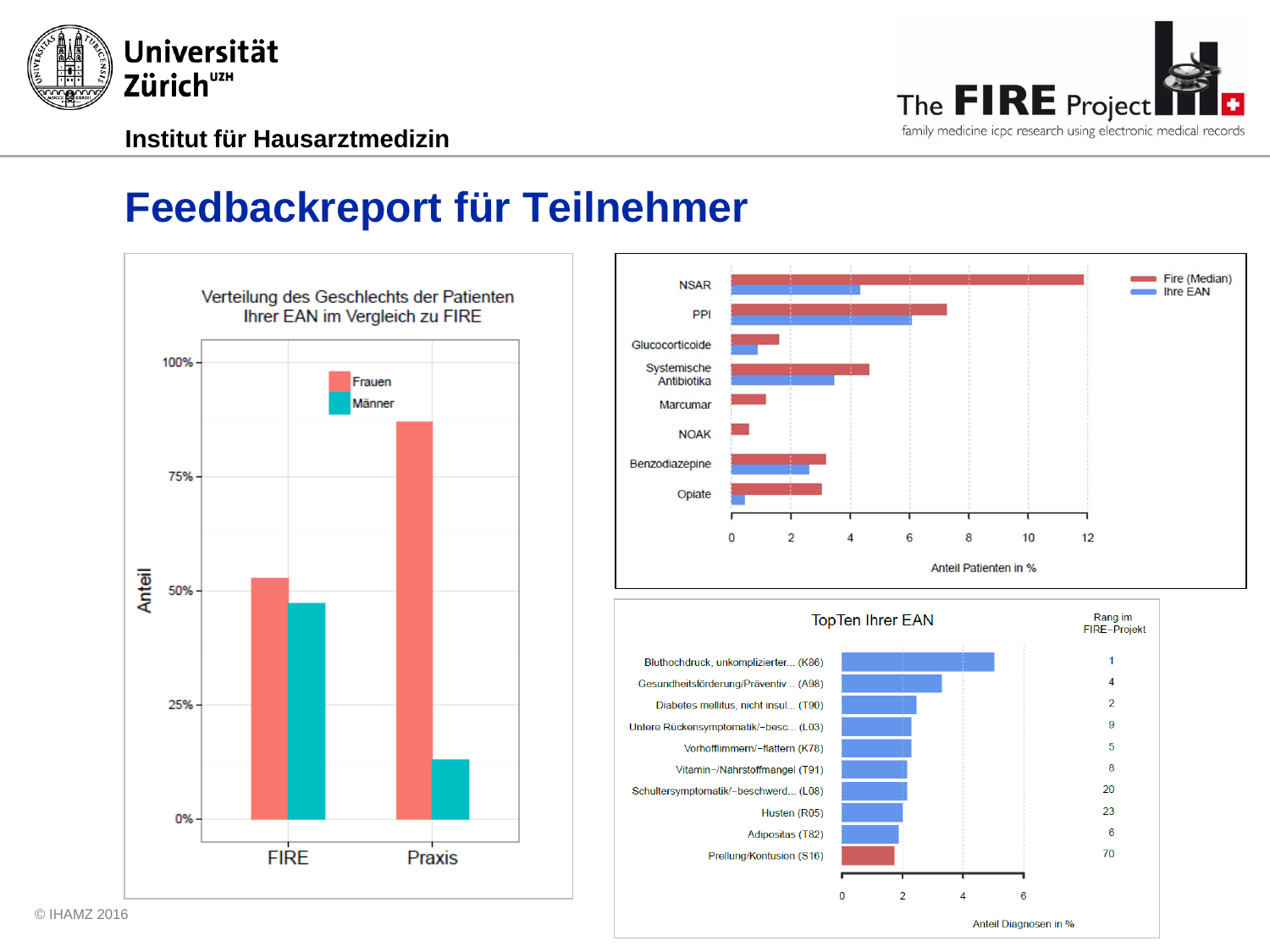



## **SQoF: 11 von 17 Qualitätsindikatoren waren abbildbar**

| <b>Indicator No.</b> | <b>Swiss Quality and Outcomes Framework</b><br>(SQOF) diabetes indicators                                                                  |                            |                |                                             |
|----------------------|--------------------------------------------------------------------------------------------------------------------------------------------|----------------------------|----------------|---------------------------------------------|
| $Ind$ 01             | Percentage of patients with diabetes whose<br>notes record BMI in the previous 15 months<br>since last consultation                        | BMI                        |                |                                             |
| $Ind_02$             | Percentage of patients with diabetes who have<br>a record of HbA1c in the previous 15 months<br>since last consultation                    |                            |                | Nicht abbildbar:                            |
| $Ind_03$             | Percentage of patients with diabetes in whom<br>the last HbA1c is 7% or less in the previous 15<br>months                                  |                            |                | Patientenregister<br><b>Peripherer Puls</b> |
| Ind $04$             | Percentage of patients with diabetes in whom<br>the last HbA1c is 8% or less in the previous 15<br>months                                  | HbA <sub>1</sub> c         | $\blacksquare$ | Microalbuminurie/Proteinurie                |
| $Ind_05$             | Percentage of patients with diabetes in whom<br>the last HbA1c is 9% or less in the previous 15<br>months                                  |                            |                |                                             |
| $Ind_06$             | Percentage of patients with diabetes who have<br>a record of the blood pressure in the previous<br>15 months since last consultation       | <b>Blutdruck</b>           |                |                                             |
| $Ind_0$              | Percentage of patients with diabetes in whom<br>the last blood pressure is 145/85 mmHq or<br>less, measured within the the previous 15     |                            |                |                                             |
| Ind 08               | Percentage of patients with diabetes who have<br>a record of total cholesterol in the previous 15<br>months since last consultation        | <b>Cholesterin (Total)</b> |                |                                             |
| $Ind_09$             | Percentage of patients with diabetes whose last<br>measured total cholesterol within the previous<br>15 months is 5 mmol/l or less         |                            |                |                                             |
| $Ind_10$             | Percentage of patients with diabetes who have<br>had influenza immunization (ATC J07BB) in the<br>preceding 1 September to 31 March        | Influenzaimpfung           |                |                                             |
| Ind $11$             | Percentage of patients with diabetes who have<br>a record of serum creatinine testing in the<br>previous 15 months since last consultation | Kreatinin                  |                |                                             |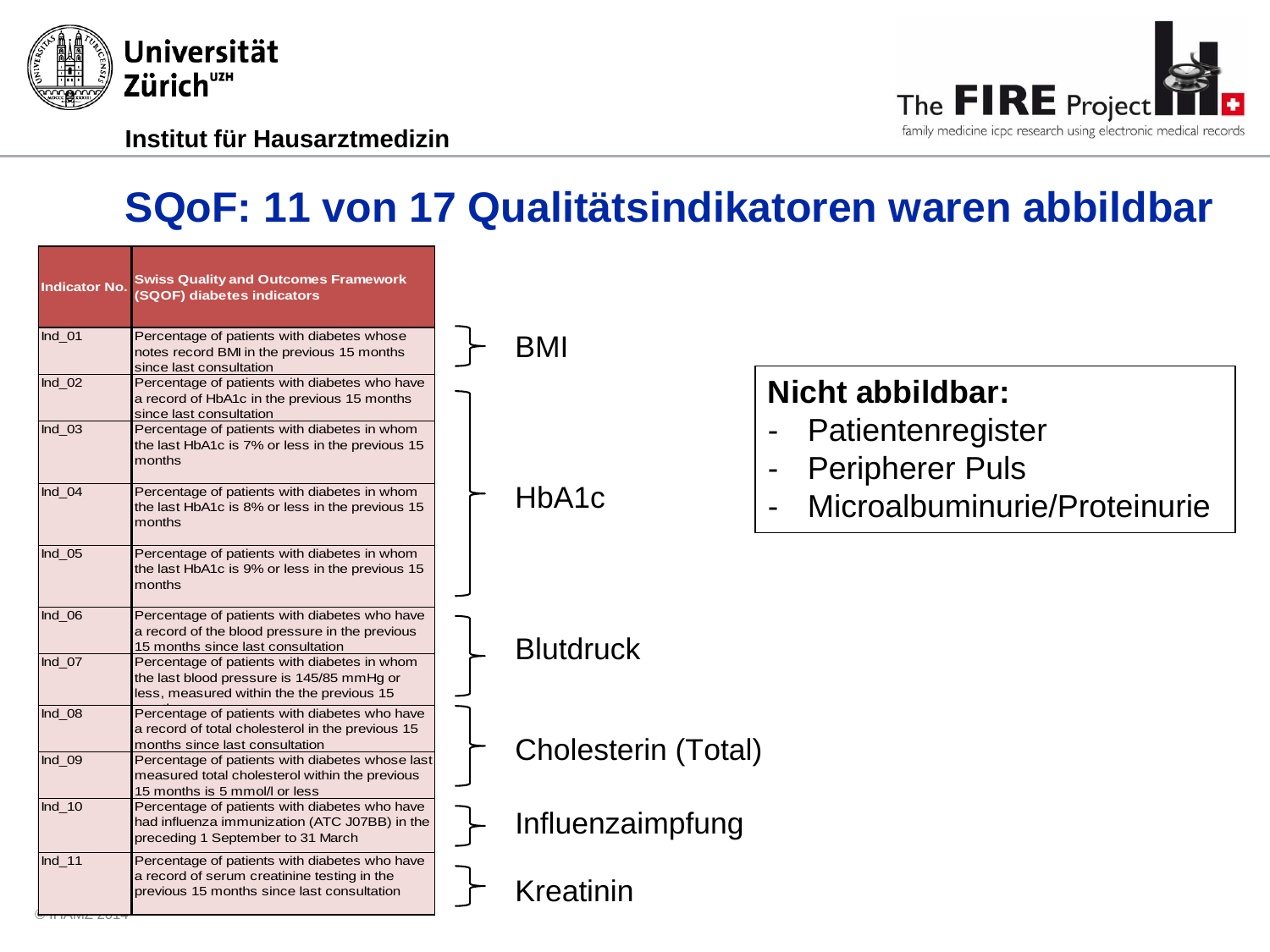



## **Datengrundlage**

- 2009-2012  $\rightarrow$  136'132 Patienten, davon 4'832 mit Diabetes Typ 1/2
- 1'781 Patienten aus 46 Praxen mit Daten über mindestens 15 Monate
- Durchschnittsalter 69.3 Jahre
- 56% Männer
- 2,6 Komorbiditäten pro Patient, meist Hypertonie/KHK/Hyperlipidämie
- Durchschnittlich 14 Konsultationen in 15 Monaten pro Patient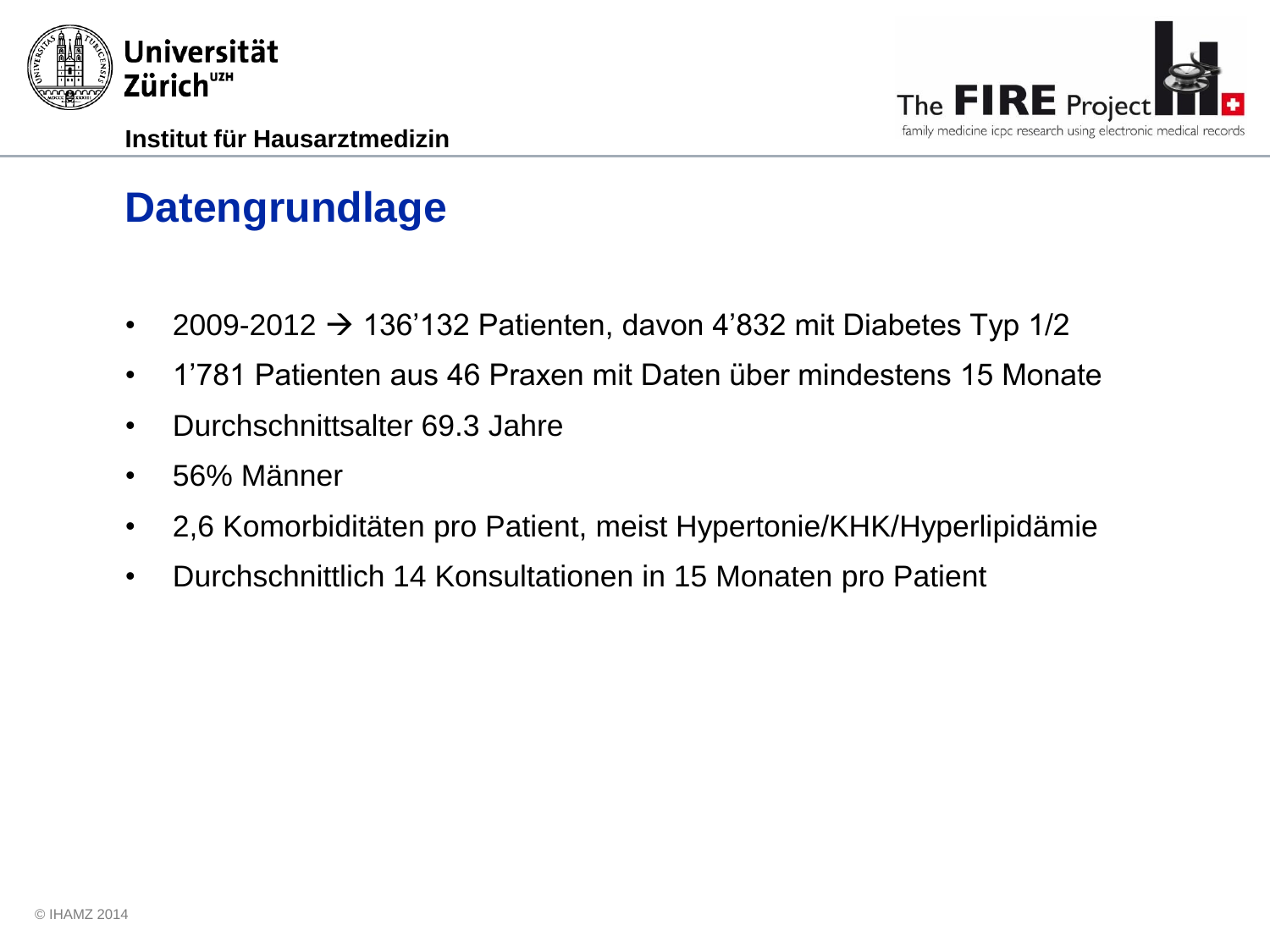



## **Durchschnittlicher Erfüllungsgrad der Indikatoren**

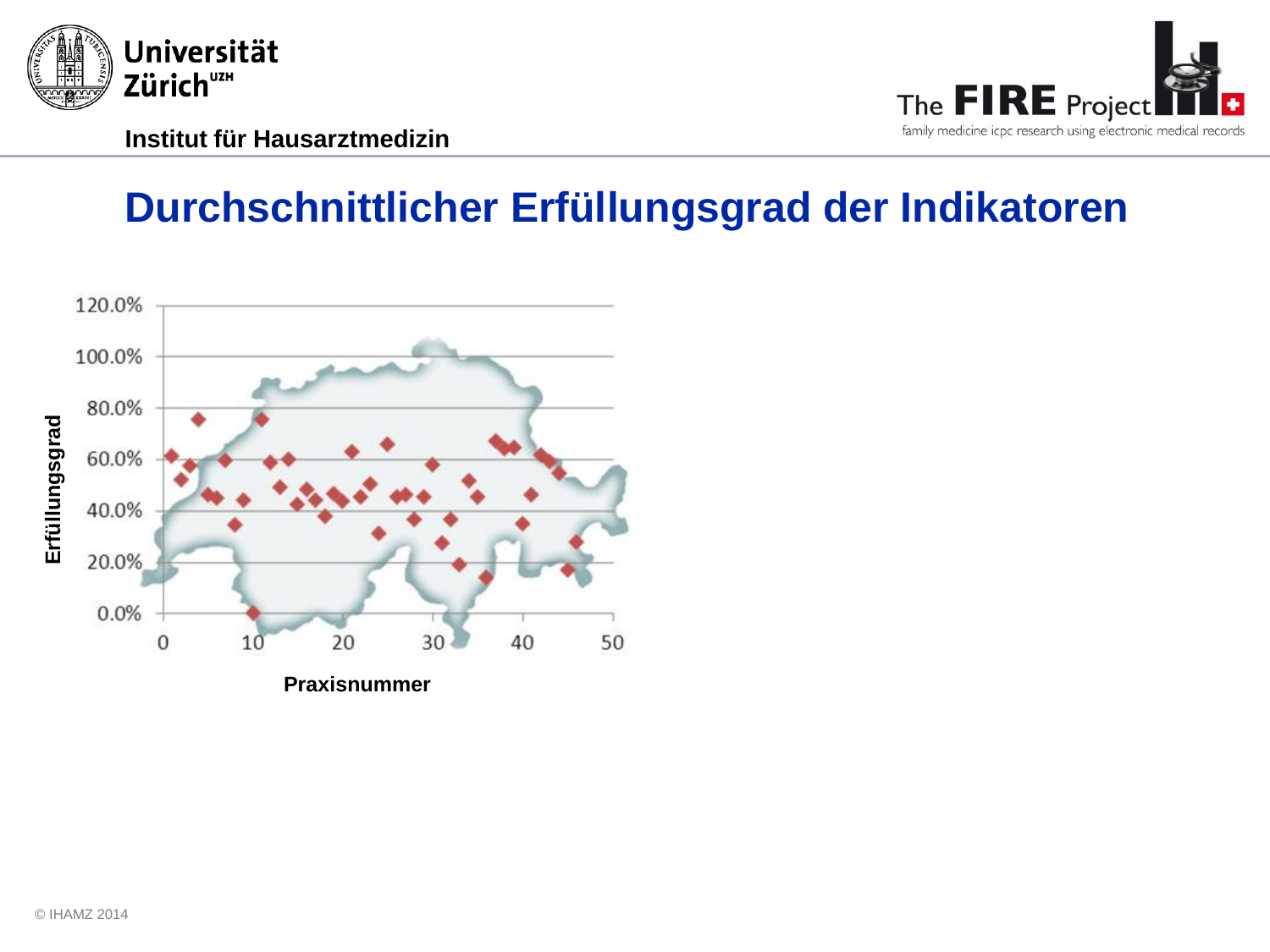

## **Durchschnittlicher Erfüllungsgrad der Indikatoren**



• Durchschnittlich 41.5% (CH) vs. 97.9% (UK) der «Belohnungs»-Punkte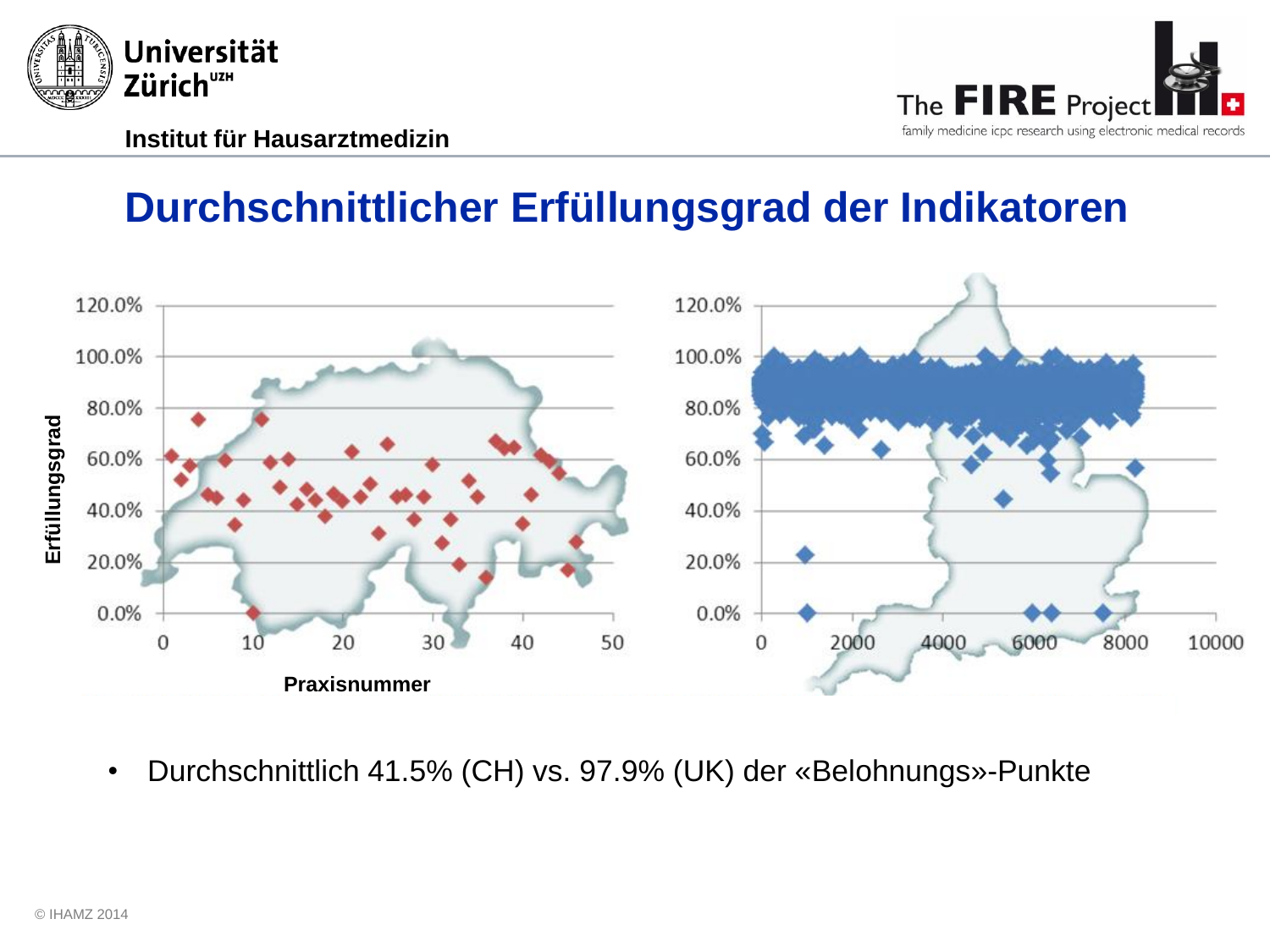



## **Grosse Schwankungen zwischen den Indikatoren**

- **Höchste Compliance: Blutdruckmessung bei Diabetikern innerhalb der letzten 15 Monate**
	- → 98% aller Praxen erfüllten dies bei mindestens 1 Patienten UK: 100%
	- → 94% aller Praxen erfüllten dies bei ≥40% ihrer Patienten UK: 99.9% (73% der möglichen Belohnungspunkte) UK: 100%
	- **82% aller Patienten adäquat versorgt**
- **Geringste Compliance: Influenzaimpfung bei Diabetikern in der zurückliegenden Grippesaison**
	- → 46% aller Praxen erfüllten dies bei mindestens 1 Patienten UK: 100%
	- → 15% aller Praxen erfüllten dies bei ≥40% ihrer Patienten UK: 99.9% (6.7% der möglichen Belohnungspunkte) UK: 100%
	- **16% aller Patienten adäquat versorgt**